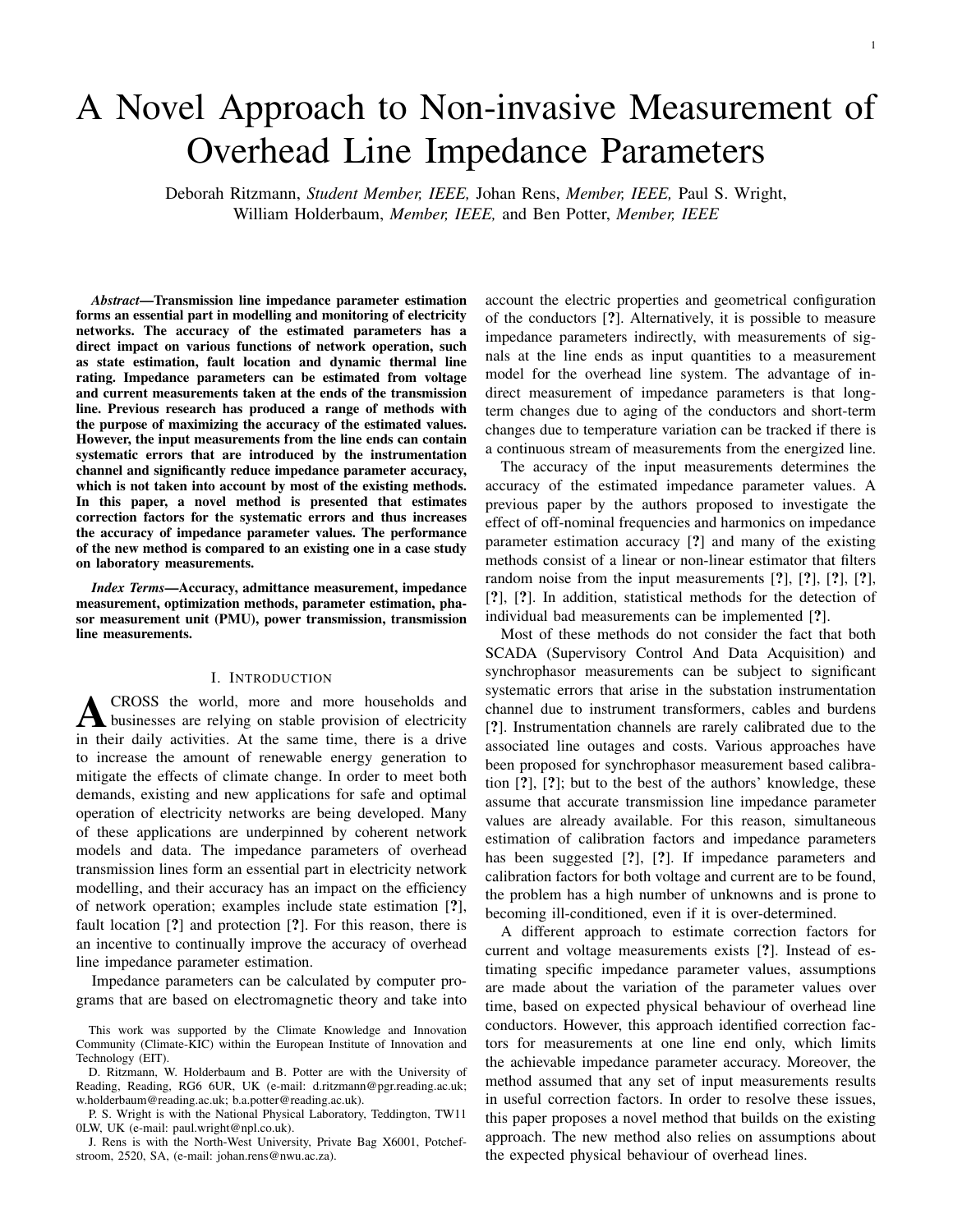

Fig. 1. Equivalent pi-circuit for a transmission line.

Correction factors for systematic errors in measurements at *both* line ends are estimated; furthermore, the method finds correction factors from a range of available input measurement sets and uses measurements of average line temperature to select those correction factors that give the best impedance parameter estimates.

The rest of the paper has the following structure: Section II outlines the new solution approach and briefly describes an existing method for comparison. In Section III, results from a case study on laboratory measurements are presented. Section IV discusses practical implementation as well as limits and areas for future work. Section V concludes the paper.

#### II. METHODS

#### *A. A new method for impedance parameter estimation*

*1) Description of the measurement model:* The symmetric pi-circuit as shown in Fig. 1 consists of three lumped components: the series impedance  $Z$ , and two identical shunt admittances  $Y/2$ , where

- $Z = R + jX, Y = G + jB$
- $X = 2\pi fL, B = 2\pi fC$
- $Z, Y \in \mathbb{C}, R, L, X, G, C, B, f \in \mathbb{R}$
- $R$  is the resistance,  $L$  is the inductance,  $X$  is the reactance, G is conductance, C is the capacitance and  $B$  is the susceptance,  $f$  is the frequency.

The lumped components are equivalent to the distributed parameters of a long transmission lines [?].

Let the synchronous measurements of voltage and current at time instant  $t_i$ ,  $i = 1, 2, 3, \ldots, n$  be  $V_{s_i}, I_{s_i}, V_{r_i}, I_{r_i} \in \mathbb{C}$ ; subscripts  $s$  and  $r$  refer to sending and receiving ends, respectively. Further, let  $a_s, a_r, b_s, b_r \in \mathbb{C}$  be the correction factors that compensate for systematic errors in the synchrophasor measurements. Expressions for impedance  $Z_i = R_i + jX_i$  and admittance  $Y_i = G_i + jB_i$  at  $t_i$  are obtained from Kirchhoff's laws:

$$
Z_i = \frac{(a_s V_{s_i})^2 - (a_r V_{r_i})^2}{(a_s V_{s_i})(b_r I_{r_i}) + (a_r V_{r_i})(b_s I_{s_i})}
$$
(1)

$$
Y_i = 2 \frac{b_s I_{s_i} - b_r I_{r_i}}{a_s V_{s_i} + a_r V_{r_i}}.
$$
\n(2)

The circuit model and equations are for a single-phase transmission line, which is equivalent to a three-phase system if the line has perfect phase symmetry. Phase symmetry is a reasonable assumption for transposed transmission lines. In steady-state, balanced operation, the positive sequence of the fundamental frequency component of voltage and current closely represents the line's state and is thus of interest for many power system management applications. Hence, in this paper  $V_{s_i}, I_{s_i}, V_{r_i}, I_{r_i}, Z_i, Y_i$  are assumed to be positive sequence quantities at the fundamental system frequency.

The parameter estimation problem consists of determining values for  $a_s$ ,  $a_r$ ,  $b_s$ ,  $b_r$  from measurements  $V_{s_i}$ ,  $I_{s_i}$ ,  $V_{r_i}$ ,  $I_{r_i}$  so that  $Z_i$  and  $Y_i$  can be calculated accurately.

*2) Identification of correction factors for systematic errors:* The proposed method builds on an existing algorithm [?], whereby correction factors are determined from  $n$  sets of consecutive synchrophasor measurements by solving an optimization problem.

An underlying assumption of this method is that over the time period of the  $n$  measurements the conductor electrical properties follow a certain behaviour. Inductance L and capacitance C can be affected by temperature variations because of changes in the conductor length [?]. But the variation is of the order of  $0.001\%$ , which is smaller than achievable uncertainties (0.1  $\%$  [?]). Thus, L and C are assumed constant over time. Conductance G depends on the surface of the conductor and it can vary with changing levels of humidity, but because its overall magnitude is normally less than  $10 \mu S$  [?], it can also be assumed constant. Bare overhead line conductors have resistance-temperature coefficients of the order of  $0.1\%$ , which means that resistance  $R$  varies significantly with line current and ambient conditions [?], [?]. Therefore it is assumed that during the period  $t_n - t_1$  resistance R varies linearly. To describe these physical behaviours, define model functions  $f_R, f_X, f_B : \mathbb{R}_{\geq 0} \to \mathbb{R}$  for  $R, X, B$ , respectively, where

$$
f_R(t_i) = q_R t_i + r_R; \tag{3}
$$

and  $q_R, r_R \in \mathbb{R}$  are model parameters, which are computed through a linear least squares fit of the  $n$  parameter values  $R_i$ , calculated at time instants  $t_i$ ,  $i = 1, 2, 3, \ldots, n$ . Details of estimation of  $q_R, r_R$  are referred to previous work [?].  $f_X, f_B$ are constant functions, whose values  $r_X, r_B \in \mathbb{R}$  are the mean parameter values over time period  $t_n - t_1$ :

$$
f_X(t_i) = r_X = \frac{1}{n} \sum_{i=1}^n X_i; f_B(t_i) = r_B = \frac{1}{n} \sum_{i=1}^n B_i.
$$
 (4)

Systematic errors in the voltage and current measurements cause the calculated values  $R_i, X_i, B_i$  to deviate from their physically expected, linear behaviour with respect to time, that means a deterioration in the goodness of fit of  $f_R$ ,  $f_X$ ,  $f_B$ to  $R_i$ ,  $X_i$ ,  $B_i$ , respectively. Similarly, the calculated values  $G_i$  become unphysical  $(G_i >> 10 \,\mu\text{S})$ . As a measure for the goodness of fit, the sum of the squares of the residuals of the linear least squares fit of (3) is defined as

$$
S_R = \sum_{i=1}^{n} (R_i - f_R(t_i))^2,
$$
 (5)

where  $S_R \in \mathbb{R}_{\geq 0}$ .  $S_X$  and  $S_B$  are defined similarly in terms of  $X_i, f_x$  and  $B_i, f_B$ , respectively.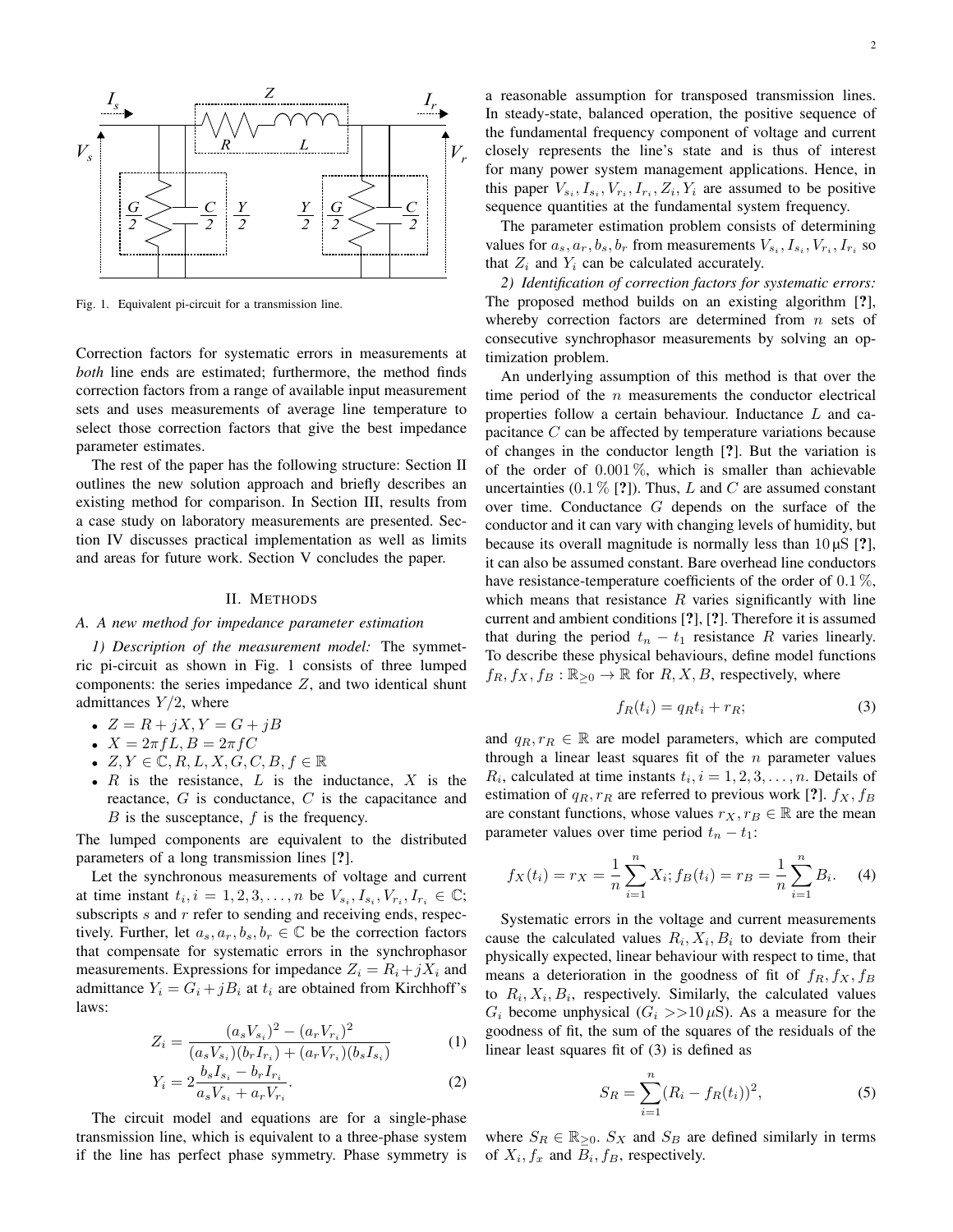The effect of systematic errors on  $G_i$  is measured by  $S_G \in$  $\mathbb{R}_{\geq 0}$  where

$$
S_G = \sum_{i=1}^{n} G_i^2.
$$
 (6)

The objective is to find values for correction factors  $a_s, a_r, b_s, b_r$  that maximise the goodness of fit, which is achieved by minimizing  $S_R$ ,  $S_X$ ,  $S_G$ ,  $S_B$ . Hence, the following optimization problem is defined: let  $h \in \mathbb{R}^8$ ,  $h = (|a_{\varepsilon}|, \arg(a_{\varepsilon}), |a_{\varepsilon}|, \arg(a_{\varepsilon}), |b_{\varepsilon}|, \arg(b_{\varepsilon}), |b_{\varepsilon}|, \arg(b_{\varepsilon}))$ 

$$
\begin{aligned}\n&\text{minimize} \quad g(h) = \mu_R^2 S_R + \mu_X^2 S_X + \mu_G^2 S_G + \mu_B^2 S_B \\
&\text{subject to} \quad |a_s|, |\arg(a_s)|, |a_r|, |\arg(a_r)| < 0.1,\n\end{aligned}
$$
\n
$$
\begin{aligned}\n&\text{(7)} \quad |b_s|, |\arg(b_s)|, |b_r|, |\arg(b_r)| < 0.1\n\end{aligned}
$$

with initial values  $a_s = a_r = b_s = b_r = 1$ .

 $S_R, S_X, S_G, S_B$  are functions of h since  $R_i, X_i, G_i, B_i$  are calculated using  $a_s, a_r, b_s, b_r$ . The factors  $\mu_R, \mu_X, \mu_G, \mu_B \in$  $\mathbb{R}_{\geq 0}$  are weighting factors that can be used to adjust the relative magnitudes of the terms of  $g(h)$ . The choice of weighting factors has an effect on the optimized goodness of fit of  $f_R$ ,  $f_X$ ,  $f_B$  to  $R_i$ ,  $X_i$ ,  $B_i$  and the overall magnitude of  $G_i$ , that means to what extent the identified correction factors make the calculated impedance and admittance more compliant to expected physical behaviour. For instance, if  $\mu_R = \mu_X = \mu_G = \mu_B = 1$ ,  $S_R$  and  $S_X$  will dominate and no significant improvement may occur in  $S_G$ ,  $S_B$ .

The inequality constraints arise from existing accuracy classes of instrument transformers [?], [?] and characterization of instrumentation channels [?], which imply that systematic errors in voltage and current magnitude do typically not exceed  $\pm 10\%$ , and errors in phase angle are less than  $\pm 0.1$  rad.

Equation (7) is a non-linear, constrained optimization problem. The objective function  $g(h)$  :  $\mathbb{R}^8 \to \mathbb{R}_{\geq 0}$  is a linear combination of the four independent variables  $S_R$ ,  $S_X$ ,  $S_G$ ,  $S_B$ with positive constants  $\mu_R, \mu_X, \mu_G, \mu_B$ . Therefore  $g(h)$  is a convex function and any local minimum of  $g(h)$  is a global minimum. Various algorithms are available that can efficiently identify local minima for non-linear, constrained optimization problems. In this paper, the interior-point method is used [?].

*3) Selection of optimal correction factors:* A set of n synchrophasor measurements of voltage and current is required to obtain correction factors  $a_s, a_r, b_s, b_r$ . There remains a question about how large  $n$  should be and which measurements should be chosen. For this reason, it is proposed to obtain correction factors from a range of measurement subsets.

Let  $\Lambda \in \mathbb{N}$  be the number of subsets selected according to steps detailed in Appendix A. Correction factors  $a_{s_{\lambda}}, a_{r_{\lambda}}, b_{s_{\lambda}}, b_{r_{\lambda}}, \lambda = 1, ..., \Lambda$  are obtained from each subset using the proposed method. The correction factors are used to calculate impedance parameter estimates  $\hat{Z}_{i\lambda}$  and  $\hat{Y}_{\lambda}$ , details of which are given in Appendix B. To assess the accuracy of impedance parameter values, residuals  $S_{V_{\lambda}}, S_{I_{\lambda}}$  of calculated receiving end voltage and current  $\hat{V}_{r_i}, \hat{I}_{r_i}$  are evaluated.  $\hat{V}_{r_i}$ ,  $\hat{I}_{r_i}$  are calculated by rearranging (1) and (2):

$$
\hat{V}_{r_i} = (1 + \hat{Y}_{\lambda} \hat{Z}_{i_{\lambda}} / 2)(a_{s_{\lambda}} V_{s_i}) - \hat{Z}_{\lambda} (b_{s_{\lambda}} I_{s_i})
$$
\n(8)

$$
\hat{I}_{r_i} = (1 + \hat{Y}_{\lambda} \hat{Z}_{i_{\lambda}} / 2)(b_{s_{\lambda}} I_{s_i}) - (\hat{Y}_{\lambda} + \hat{Y}_{\lambda}^2 \hat{Z}_{i_{\lambda}})(a_{s_{\lambda}} V_{s_i}).
$$
 (9)

 $S_{V_{\lambda}}, S_{I_{\lambda}} \in \mathbb{R}_{\geq 0}$  are the root-mean-square of the voltage and current residuals, respectively, given by:

$$
S_{V_{\lambda}} = \sqrt{\frac{1}{N} \sum_{i=1}^{N} |\hat{V}_{r_i} - a_{r_{\lambda}} V_{r_i}|^2}
$$
 (10)

$$
S_{I_{\lambda}} = \sqrt{\frac{1}{N} \sum_{i=1}^{N} |\hat{I}_{r_i} - b_{r_{\lambda}} I_{r_i}|^2}.
$$
 (11)

In addition, the root-mean-square of the temperature residual  $S_{T_{\lambda}}$  is evaluated using temperature estimates  $\hat{T}_{c_i}$  and temperature measurements  $T_{c_i}$ . Details of the estimation of  $\hat{T}_{c_i}$  are given in Appendix B.  $S_{T_{\lambda}} \in \mathbb{R}_{\geq 0}$  is given by

$$
S_{T_{\lambda}} = \sqrt{\frac{1}{N} \sum_{i=1}^{N} [\hat{T}_{c_i} - T_{c_i}]^2}.
$$
 (12)

 $S_{V_{\lambda}}, S_{I_{\lambda}}, S_{T_{\lambda}}$  are combined to give a single quantity  $S_{VIT_{\lambda}}$ :  $\mathbb{R}^3 \to \mathbb{R}_{\geq 0}$ 

$$
S_{VIT_{\lambda}}(S_{V_{\lambda}}, S_{I_{\lambda}}, S_{T_{\lambda}}) = S_{V_{\lambda}} S_{I_{\lambda}} S_{T_{\lambda}}.
$$
 (13)

Once  $S_{VIT<sub>\lambda</sub>}$  has been evaluated for all  $\Lambda$  measurement sets, the optimal set of correction factors is that with the minimum value of  $S_{VIT_{\lambda}}$ . The selected correction factors can then be used to calculate  $Z, Y$  and  $T_c$  from synchrophasor measurements.

#### *B. Summary of an existing method for impedance parameter estimation*

For comparison, a summary of an existing method for synchrophasor-based impedance parameter and temperature estimation is given in this section. The existing method aims to maximize parameter accuracy by estimating values for both the impedance parameters as well as the synchrophasor measurements using non-linear estimation theory [?]. Resistance is assumed to be constant over the measurement period. For simplicity, equivalent instead of distributed line parameters are used in this paper. The objective function is based on Kirchhoff's voltage law for the pi-circuit:

$$
V_s - I_s Z + V_s Z Y / 2 - V_r \exp(j\beta) = 0,
$$
 (14)

where  $\beta \in [-\pi, \pi]$  is a synchronization angle, which allows for detection and correction of a synchronization error between sending and receiving end measurements. Since the receiving end current  $I_r$  does not occur in (14),  $\beta$  corrects only the phase angle of  $V_r$ .

Suppose that  $n$  sets of synchrophasor measurements  ${V_{s_k}, I_{s_k}, V_{r_k}}$ ,  $k = 1, 2, 3, \ldots, n$  are used for parameter estimation. Let

$$
v_{s_k} = |V_{s_k}|, \t w_{s_k} = |I_{s_k}|, \t v_{r_k} = |V_{r_k}|,
$$
  

$$
\theta_{s_k} = \arg(V_{s_k}), \ \theta_{s_k} = \arg(I_{s_k}), \ \theta_{r_k} = \arg(V_{r_k}) \tag{15}
$$

and define the vector of unknowns  $\mathbf{P} \in \mathbb{R}^{5+6n}$ ,  $\mathbf{P} =$  $[R, X, G, B, \beta, v_{s_k}, w_{s_k}, v_{r_k}, \theta_{s_k}, \rho_{s_k}, \theta_{r_k}]$ . Define a vector of objective functions  $\mathbf{F}(\mathbf{P}) \in \mathbb{R}^{8n+1}$ ,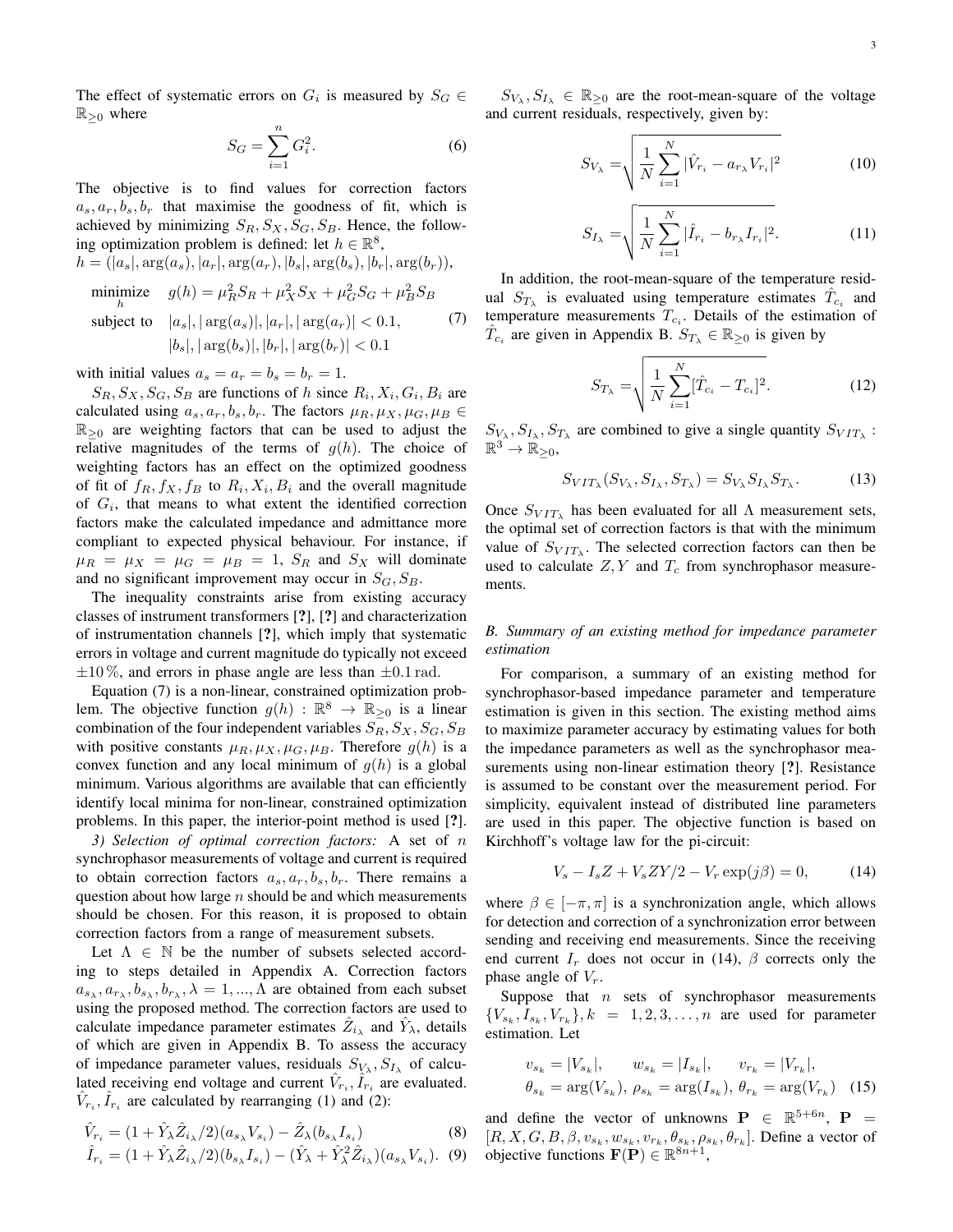$$
\mathbf{F} = [\eta, f_{1_k}, f_{2_k}, g_{1_k}, g_{2_k}, g_{3_k}, g_{4_k}, g_{5_k}, g_{6_k}]^T, f_{1_k}, f_{2_k} : \mathbb{R}^{11} \to \mathbb{R}, \eta, g_{1_k}, g_{2_k}, g_{3_k}, g_{4_k}, g_{5_k}, g_{6_k} : \mathbb{R} \to \mathbb{R}, \text{ where}
$$

$$
f_{1_k} = \text{Re}\left(V_{s_k} - I_{s_k}Z + V_{s_k}ZY/2 - V_{r_k}\exp(j\beta)\right),
$$
  
\n
$$
f_{2_k} = \text{Im}\left(V_{s_k} - I_{s_k}Z + V_{s_k}ZY/2 - V_{r_k}\exp(j\beta)\right),
$$
 (16)

$$
\eta = \beta, \, g_{1_k} = v_{s_k}, \, g_{2_k} = w_{s_k}, \, g_{3_k} = v_{r_k}, \n g_{4_k} = \theta_{s_k}, \, g_{5_k} = \rho_{s_k}, \, g_{6_k} = \theta_{r_k}. \tag{17}
$$

The voltage and current magnitudes  $v, w$  and phase angles  $\theta, \rho$ as well as synchronization angle  $\beta$  are included in the vector of unknowns **P** and vector of measurement functions  $F(P)$ such that the residuals between estimated values and measured or assumed values can be used to detect individual measurements with errors larger than the measurement uncertainty; these can be caused by transient failure of the measurement instrumentation.

Furthermore, define the measurement vector  $\mathbf{M} \in \mathbb{R}^{8n+1}$ such that  $\mathbf{M} = [M_i, v_{s_k}, w_{s_k}, v_{r_k}, \theta_{s_k}, \rho_{s_k}, \theta_{r_k}], M_i = 0, i =$  $1, 2, 3, \ldots, 2n + 1, k = 1, 2, 3, \ldots, n$ . For accurate parameter estimates, it is expected that the function vector  $F(P)$  yields values close to the measurement vector M. Thus it is assumed that

$$
\mathbf{M} = \mathbf{F}(\mathbf{P}) + \boldsymbol{\epsilon} \tag{18}
$$

where  $\epsilon \in \mathbb{R}^{8n+1}$  represents the differences between measured and calculated values, which are expected to occur due to measurement uncertainty. By minimizing  $J \in \mathbb{R}^{8n+1}$ ,

$$
\mathbf{J} = [\mathbf{M} - \mathbf{F}(\mathbf{P})]^T [\mathbf{M} - \mathbf{F}(\mathbf{P})],
$$
 (19)

an optimal estimate of P is found. An iterative algorithm is used to obtain a parameter estimate  $\mathbf{\hat{P}}^{\top} = [\hat{R}, \hat{X}, \hat{G}, \hat{B}, \hat{\beta}, \hat{v}_{s_k}, \hat{w}_{s_k}, \hat{v}_{r_k}, \hat{\theta}_{s_k}, \hat{\rho}_{s_k}, \hat{\theta}_{r_k}].$  The chisquare test is applied to detect bad measurements, which are removed and a new parameter estimate is obtained from the remaining measurements. An estimate of the average line temperature  $T_c$  can be calculated using the linear resistance-temperature relationship [?]:

$$
\hat{T}_c = T_0 + \frac{1}{\alpha} (\hat{R} - R_0), \tag{20}
$$

where handbook values of reference values  $R_0$  at  $T_0$  and resistance-temperature coefficient  $\alpha$  are used. In order to monitor variations in line resistance and temperature,  $\hat{P}$  has to be computed at regular time intervals using a set of synchrophasor measurements taken over a short period of time, during which the resistance is assumed constant.

#### III. CASE STUDY

In this section, the existing method (Section II-B) as well as the proposed new method (Section II-A) are applied to estimate the impedance parameters of a specific overhead transmission line. Firstly, details about the line's properties and measurements are given; then the results from a laboratorybased line simulation are presented.

TABLE I NOMINAL TRANSMISSION LINE PARAMETER VALUES

|                                   | Per unit length                              | Equivalent                |
|-----------------------------------|----------------------------------------------|---------------------------|
| Resistance $R_0$ at $T_c = 20$ °C | $34.5 \,\mathrm{m}\Omega \,\mathrm{km}^{-1}$ | $16.2\Omega$              |
| Inductance $L$                    | $1.21 \text{ mH} \text{ km}^{-1}$            | $600 \,\mathrm{mH}$       |
| Reactance X at $f = 50$ Hz        | $381 \,\mathrm{m}\Omega \,\mathrm{km}^{-1}$  | $189\Omega$               |
| Capacitance $C$                   | $9.35$ nF km <sup>-1</sup>                   | $5.00 \,\mathrm{\upmu F}$ |
| Susceptance B at $f = 50$ Hz      | $2.94 \,\mathrm{\upmu S\,km^{-1}}$           | $1.57 \,\mathrm{mS}$      |

#### *A. Transmission line properties and measurements*

The overhead transmission line under consideration is operated at a nominal voltage level of 330 kV and at a nominal frequency of 50 Hz; its length is 521 km and it is fully transposed. The MATLAB<sup>®</sup> Simscape<sup>TM</sup> Power Systems<sup>TM</sup> program *power lineparam* has been used to calculate per unit length values of positive sequence resistance at  $20\degree\text{C}$  as well as inductance and capacitance of the overhead line, based on the conductor types, tower geometry and electromagnetic theory [?]. The calculated results are listed in Table I, along with values of the equivalent lumped pi-circuit components shown in Fig. 1, which represent the uniformly distributed parameters.

As was noted in Section II-A3, the proposed approach for parameter estimation requires values of the average line temperature. The average conductor temperature was calculated using the heat-balance equation for bare overhead conductors [?]. The calculation was based on measurements of ambient temperature, wind speed and solar radiation, which were based on average values from two weather stations closest to the line ends.

#### *B. Transmission line simulation*

A software simulation of the transmission line was implemented in MATLAB<sup>®</sup> Simscape<sup>TM</sup> Power Systems<sup>TM</sup>. The transmission line under consideration was modelled as a symmetric, three-phase line with uniformly distributed parameters and length as specified in Section III-A. The assumed variation in positive sequence resistance was calculated using the estimated line temperature and a handbook value of  $\alpha = 0.0039 \degree \text{C}^{-1}$  for the resistance-temperature coefficient [?], [?].

Equivalent voltage sources were used to model the network at either line end; their magnitudes and phase angles were varied to give a range of operating conditions spread over a 24 hour period. Fig. 2 and 3 show voltage and current magnitudes, respectively.

#### *C. Laboratory-based measurements*

Values of voltage and current at the line ends were taken from the software simulation and used as input files for two physical waveform generators. The voltage and current signals were played out simultaneously, then captured by two power quality instruments that report time-tagged phasors at the fundamental frequency. A diagram of the experimental setup is shown in Fig. 4.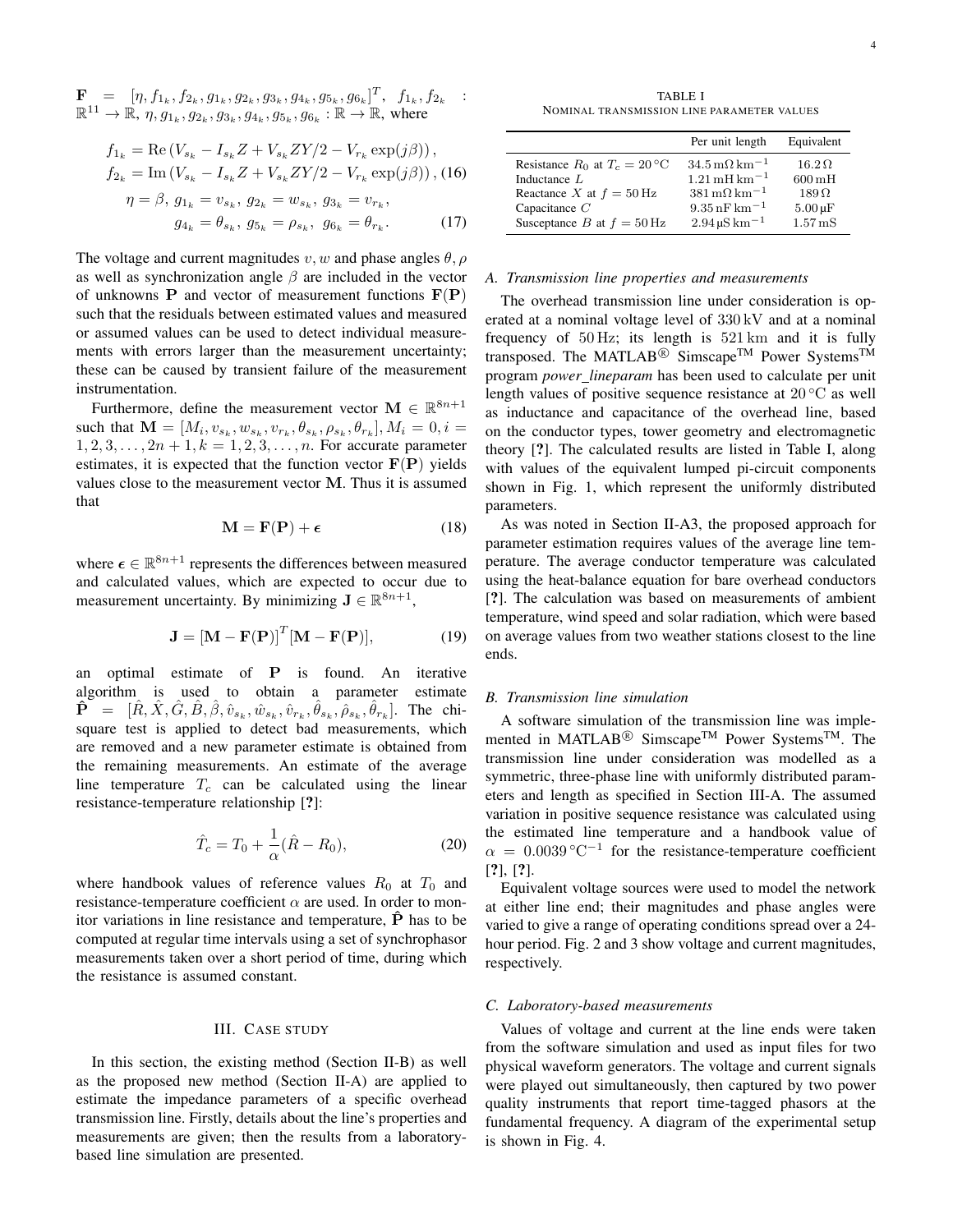

Fig. 2. Magnitude of the sending and receiving end voltages.



Fig. 3. Magnitude of the sending and receiving end currents.



Fig. 4. Experimental setup for the laboratory-based synchrophasor measurements.

The waveform generators have a stated accuracy of  $\pm 0.02\%$ in magnitude and  $\pm 0.005^\circ$  in phase angle, while the power quality instruments have a stated accuracy of  $0.1\%$  in magnitude; the power quality instruments do not have a stated accuracy for phase angle, however, during testing reported phase angles have been within 0.02◦ of theoretical values. The GPS antennae provide UTC to within  $1 \mu s$  to both the waveform generators and the power quality instruments.

By physically measuring the voltage and current signals, a realistic level of uncertainty due to the measurement units and time-tagging is introduced. Systematic errors in magnitudes and phase angles due to the remaining instrumentation channel

TABLE II SYSTEMATIC ERRORS AND CORRECTIONS FOR ONE INDIVIDUAL CASE

|             |                 | $V_{s}$   | $V_{\infty}$ | Net <sup>1</sup> |         | $I_r$ | Net <sup>1</sup> |
|-------------|-----------------|-----------|--------------|------------------|---------|-------|------------------|
| Magnitude   | SE <sup>2</sup> | 0.79      | 1.1          | $-0.31$          | $-0.64$ | 2.1   | $-2.7$           |
| (%)         | $\mathsf{C}^3$  | $-0.0058$ | $-0.29$      | 0.28             | 5.6     | 2.7   | 2.9              |
| Phase angle | SE <sup>2</sup> | $-5.9$    | 28           | $-34$            | 2.7     | 2.8   | $-0.10$          |
| (mrad)      | $\mathsf{C}^3$  | 12        | $-22$        | 34               | 6.7     | 6.0   | 0.70             |

<sup>1</sup> Difference between sending and receiving end values

<sup>2</sup> Systematic error

<sup>3</sup> Corrections identified by the new method

were added to the reported phasors. Based on the accuracy classes of instrument transformers and characterization of instrumentation channels [?], [?], [?], errors in voltage and current magnitude were assumed to be up to  $\pm 4\%$  and  $\pm 6\%$ , respectively, and errors in phase angle up to  $\pm 0.04$  rad and  $\pm 0.07$  rad for voltage and current, respectively. 100 cases of randomly selected systematic errors were applied to the phasor measurements and for each case, impedance parameters were estimated using both methods introduced in Sections II-B and II-A. For the existing method, a moving window spanning one hour of measurements was used in each estimation.

#### *D. Results*

First, one individual case of systematic errors is considered and then a summary of the results for 100 cases is given. Table II lists the systematic errors in magnitude and phase angle of voltage and current that have been applied in the individual case, together with the corrections that were identified by the proposed method. It can be recognized that the corrections for  $V_s, V_r, I_s, I_r$  individually differ substantially from the systematic error; however, the 'net' correction, i.e. the difference between receiving and sending end values for each quantity matches the 'net' systematic errors very closely.

In Fig. 5 to 7 the estimated values of positive sequence resistance  $R$ , reactance  $X$  and susceptance  $B$  over time are shown. Nominal values as well as parameter estimates from both methods are included. All three graphs indicate close agreement between the nominal values and parameters estimated by the proposed method. In contrast, the existing method gives parameter estimates with greater and more variable deviation, especially for resistance. These observations are supported by the values in Table III, where it can be seen that the root-meansquare errors  $E_{\Delta}$ , as calculated in Appendix C, are below 5 % for the new method for  $R, X$  and  $B$ . Moreover, the standard deviation of error  $\Sigma_{\Delta}$  is less than 1% for all three parameters computed by the proposed method, but it reaches 36 % for the resistance values obtained by the existing method. Similarly, the resistance-based temperature estimates agree more closely with the conductor temperature for the new method.

Table IV shows the 50th, 75th and 95th percentiles of the root-mean-square (rms) and standard deviation of the errors in the parameters for both methods for 100 cases of systematic errors. 95 % confidence intervals are given in square brackets next to the values; their width could be reduced by considering a larger number of cases, but in this instance, 100 cases give sufficiently narrow intervals to compare the two methods.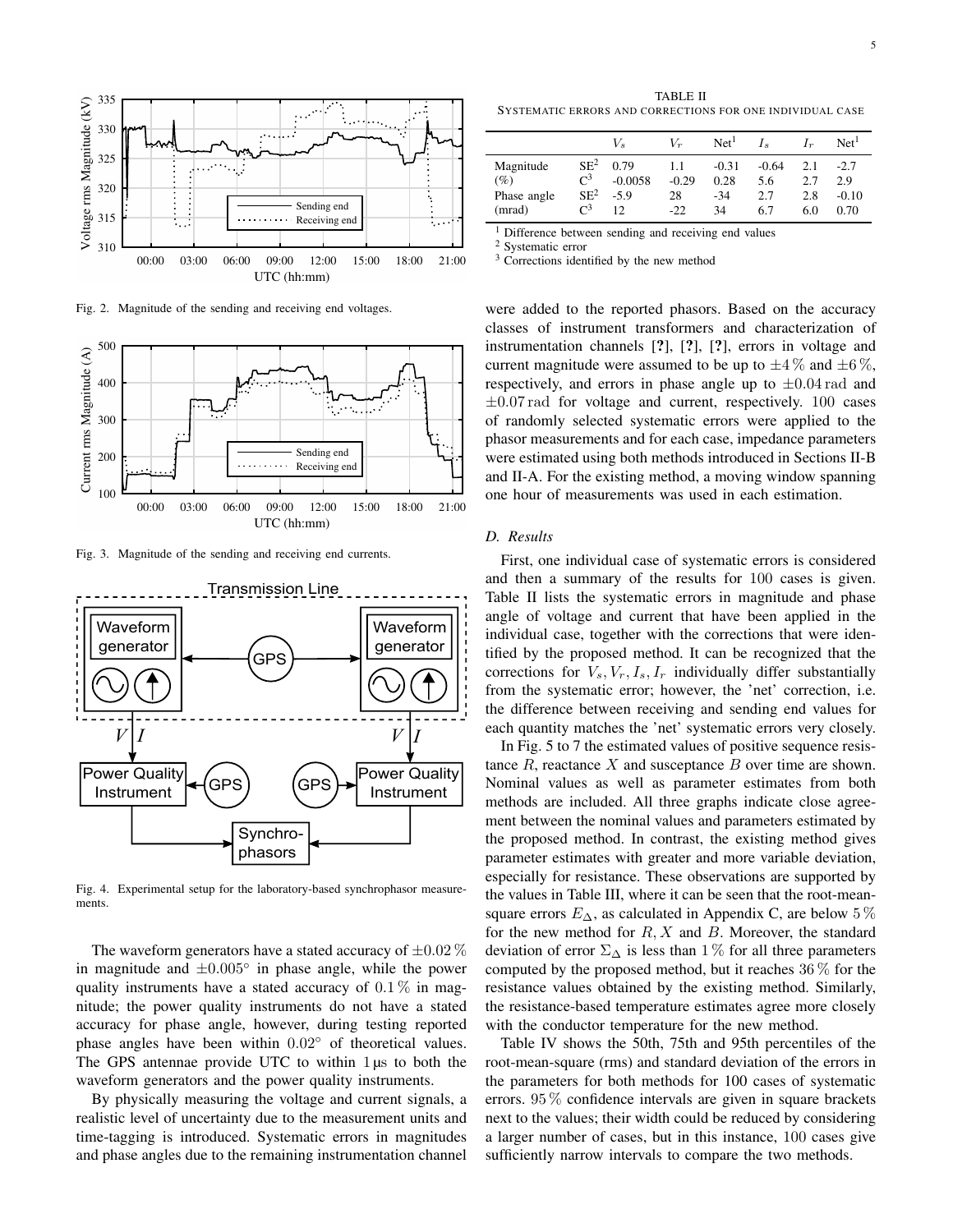

Fig. 5. Nominal and estimated values for positive sequence resistance R.



Fig. 6. Nominal and estimated values for positive sequence reactance X.



Fig. 7. Nominal and estimated values for positive sequence susceptance B.

The percentile values show that parameter errors are lower and less variable when estimated by the newly suggested method.

For instance, the 95th percentile of the rms error in  $R$  is at  $5.4\%$  for the proposed method, while the existing method gives a value of 58 %. The standard deviation of the error is two orders of magnitude lower, at  $0.67\%$  compared to  $30\%$ . In a similar manner, the new method gives lower values for the rms error and standard deviation of errors in reactance X and susceptance  $B$ , as can be observed in Table IV. Across all 100 cases, rms error and standard deviation of errors in temperature estimates from the new method are approximately constant at 3.1 °C and 1.7 °C, respectively.

TABLE III PARAMETER ERRORS FOR ONE INDIVIDUAL CASE

|                                            |                                                            | R           | $\boldsymbol{X}$                                 | B                         |
|--------------------------------------------|------------------------------------------------------------|-------------|--------------------------------------------------|---------------------------|
| $E_{\Delta}$ (%)<br>$\Sigma_{\Lambda}$ (%) | NM <sup>1</sup><br>$EM2$ 36<br>NM <sup>1</sup><br>$EM2$ 26 | 1.8<br>0.64 | 4.0<br>10<br>0.19<br>10                          | 4.1<br>6.7<br>0.22<br>6.6 |
|                                            |                                                            |             | $E_{\Delta T_c}$ (°C) $\Sigma_{\Delta T_c}$ (°C) |                           |
|                                            | NM <sup>1</sup><br>EM <sup>1</sup>                         | 3.1<br>95   | 1.6<br>71                                        |                           |

<sup>1</sup> New method

<sup>2</sup> Existing method

TABLE IV ERRORS IN  $R$ ,  $X$ ,  $B$  and  $T_c$  for 100 cases

|                       |                 | 50th               | Percentile<br>75th | 95th               |
|-----------------------|-----------------|--------------------|--------------------|--------------------|
| $E_{\Delta R}$        | NM <sup>1</sup> | $2.5$ [1.7,2.9]    | 3.5 [3.2,4.2]      | 5.4 [4.9,6.0]      |
| $(\%)$                | EM <sup>2</sup> | 34 [31,38]         | 45 [41,48]         | 58 [54,62]         |
| $\Sigma_{\Delta R}$   | NM <sup>1</sup> | $0.62$ [0.62,0.63] | $0.64$ [0.64,0.65] | $0.67$ [0.66,0.69] |
| $(\%)$                | EM <sup>2</sup> | 26 [26,27]         | 28 [27,28]         | 30 [29,31]         |
| $E_{\Delta X}$        | NM <sup>1</sup> | 4.2 $[3.5, 4.7]$   | 5.8 [5.2,6.5]      | $7.7$ [7.1,8.6]    |
| $(\%)$                | EM <sup>2</sup> | 10.1 [10.1,10.2]   | 10.4 [10.3,10.6]   | 11.0 [10.8,11.3]   |
| $\Sigma \wedge x$     | NM <sup>1</sup> | $0.19$ [0.19,0.19] | 0.19 [0.19,0.19]   | $0.20$ [0.19,0.20] |
| $(\%)$                | EM <sup>2</sup> | 9.94 [9.90,10.0]   | 10.1 [10.0,10.2]   | 10.5 [10.3,10.5]   |
| $E_{\Delta B}$        | NM <sup>1</sup> | 4.4 [3.7,4.9]      | $6.1$ [5.5,6.8]    | 8.4 [7.7,9.3]      |
| (%)                   | EM <sup>2</sup> | 11 [10,13]         | 16 [14,18]         | 27 [23,33]         |
| $\Sigma_{\Delta B}$   | NM <sup>1</sup> | $0.22$ [0.21,0.23] | $0.22$ [0.22,0.22] | 0.23 [0.22,0.23]   |
| $(\%)$                | EM <sup>2</sup> | 7.0 [6.6,7.5]      | 8.0 [7.7,8.4]      | 9.3 [8.6,10]       |
| $E_{\Delta T_c}$      | NM <sup>1</sup> | 3.05 [3.05,3.06]   | 3.06 [3.06,3.07]   | 3.09 [3.08,3.09]   |
| $(^{\circ}C)$         | EM <sup>2</sup> | 90 [84,101]        | 119 [111,129]      | 159 [146,170]      |
| $\Sigma_{\Delta T_c}$ | NM <sup>1</sup> | 1.64 [1.63,1.65]   | 1.66 [1.65,1.68]   | 1.71 [1.70,1.71]   |
| $(^{\circ}C)$         | EM <sup>2</sup> | 71 [70,72]         | 75 [73,76]         | 82 [78,83]         |

<sup>1</sup> New method

<sup>2</sup> Existing method

The existing method on the other hand yields rms errors and standard deviations of above  $70^{\circ}$ C.

#### *E. Analysis of results*

*1) Comparison of methods:* The results of the case study strongly suggest that the parameter identification method that has been proposed in this paper can be used to effectively calculate values of overhead line impedance and admittance that are consistent with expected physical behaviour. For a variety of cases of systematic errors, parameter estimates within 10 % of known values were achieved. The new method's performance has been considerably better than that of an existing method for transmission line impedance parameter estimation. This difference in performance is attributed to various factors.

Firstly, in contrast to the existing method, the new method assumes that the synchrophasor measurements of voltage and current may contain systematic errors. As recommended by the authors of the existing method, bad data (individual measurements with large errors, for example due to instrumentation failure) may be removed before parameter estimation and synchronization errors corrected; but systematic errors will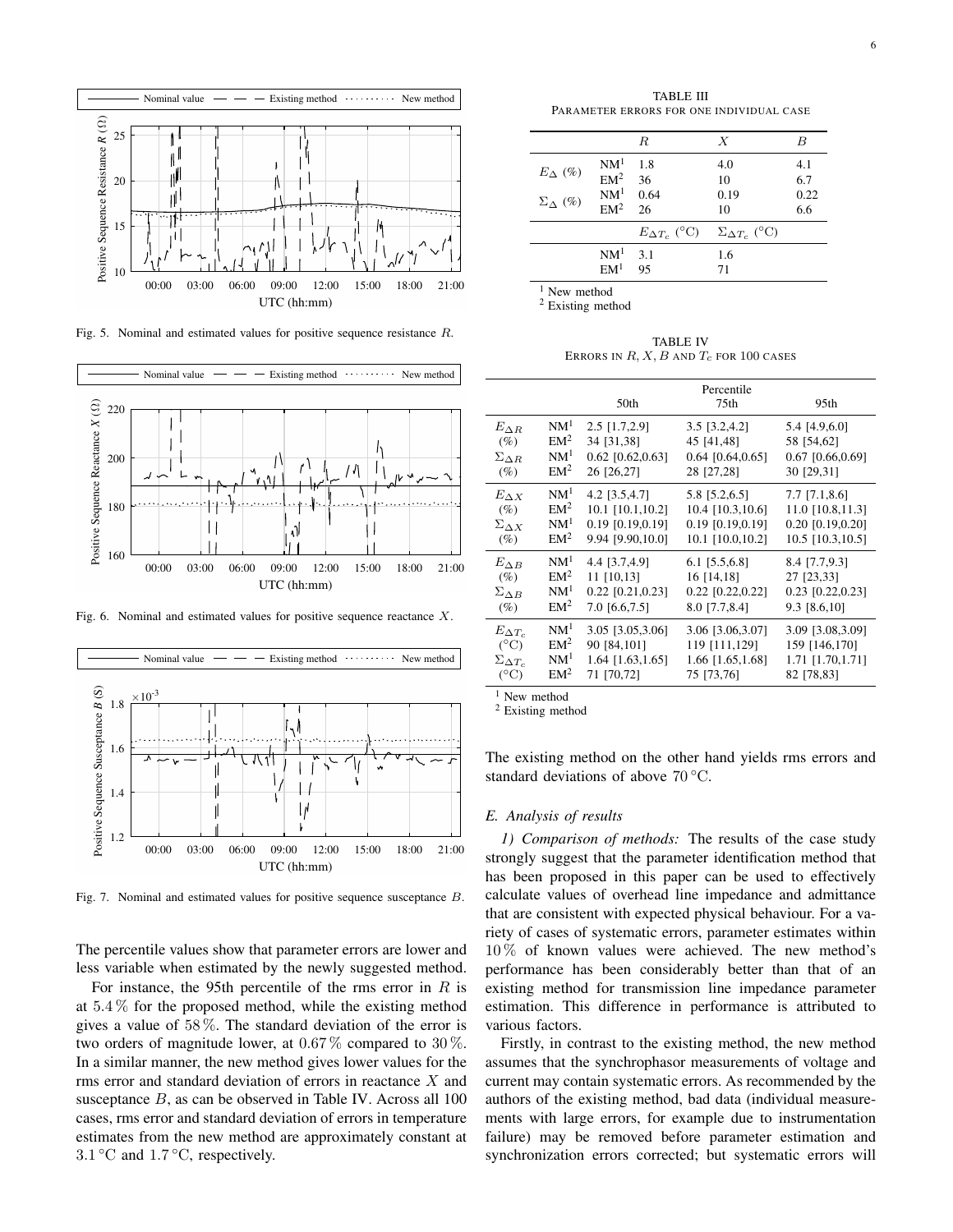still be present in the remaining data set. Furthermore, the chi-square test may not detect all instances of bad data and synchronization errors, which means there is no removal or correction and thus no increase in impedance parameter accuracy.

Secondly, the existing method assumes constant parameters and thus attempts to estimate values from a limited time span of measurements in order to monitor thermal variations. If the set of measurements does not contain sufficient variation in operational states of the line, the problem becomes illconditioned, which means that the synchronization angle as well as impedance parameter estimates are likely to diverge significantly.

*2) Estimated correction factors:* Application of the proposed method to simulated measurements with known systematic errors has shown that the identified correction factors are not in good agreement with the size of the errors, yet a good level of impedance parameter accuracy is achieved. The reason is that calculation of impedance and admittance relies strongly on the differences of voltage and current between the two line ends; hence, correction of the 'net' errors across the line has a significant positive impact on impedance parameter calculation. On the other hand, it is difficult to detect and eliminate errors of the same sign and similar magnitudes at both line ends. But if the instrumentation channel at one line end is calibrated, they act as a reference and the estimated correction factors for the other line end become more accurate.

#### IV. DISCUSSION

For practical applications in power networks, the proposed method could be utilized to determine correction factors and parameter estimates that can then be stored in databases of network management systems and thus support applications such as state estimation, protection, fault location, dynamic thermal line rating and safety monitoring. An initial measurement campaign for collecting synchrophasor and line temperature data would be necessary, but all or at least some of the instrumentation would not have to be installed permanently.

The proposed method has been used to identify positive sequence quantities at the fundamental frequency. Some applications require zero sequence or harmonic impedance of the transmission line, as well as corrections for the individual phase voltages and currents. An area for future work is the application of the proposed method to non-steady state conditions, which may provide measurements with significant unbalance, zero sequence or harmonic components.

In this paper, a general, simple error model based on constant transformer correction factors has been assumed. The actual systematic errors may behave in a different manner. One aspect of future work is to make the method adaptive, so that it can detect and compensate for different types of errors, with the aim of further improving parameter estimation accuracy.

#### V. CONCLUSION

The contribution of this paper is a novel method for synchrophasor-based overhead line impedance parameter estimation. The method differs from previous approaches in that it takes into account systematic errors in measured phasors and thermal variation of the line's electrical resistance. The results of a case study on laboratory measurements of an emulated long overhead transmission line suggest that the proposed method can determine impedance parameters effectively and more accurately than an existing method.

Estimation and monitoring of transmission line impedance parameters are essential building blocks in creating accurate power network models. Through continual improvement of the model accuracy, many functions of power network operation can be made more reliable and efficient, and new functions facilitated. These processes therefore play an important part in the development of smart grids, integration of renewable energy generation and in securing stable electricity provision.

## APPENDIX A

#### SELECTION OF MEASUREMENT SUBSETS

Suppose there are  $N \in \mathbb{N}$  available sets of synchrophasor measurements  $V_{s_i}, I_{s_i}, V_{r_i}, I_{r_i}, i = 1, 2, 3, \ldots, N$ , then one can choose  $\Gamma = 1 + (N-1) + (N-2) + ... + N = \sum_{m=0}^{N-1} N - m$ distinct subsets of consecutive measurements of sizes  $n = 1$ to  $n = N$ . Some subsets should be excluded because of their size and lack of variation of operational states. In order to ensure enough variation within the subsets, only those with a minimum range of current magnitudes are chosen. Given Γ possible subsets, exclude those for which

$$
n < p; |\max|I_{s_i}| - \min|I_{s_i}|| < \frac{\eta}{n} \sum_{i=1}^n |I_{s_i}|,\qquad(21)
$$

where  $p \in \mathbb{N}$  is the minimum number of required measurement sets and  $\eta \in \mathbb{R}_{\geq 0}$  is a factor that should be chosen at least one order of magnitude larger than the measurement uncertainties. For instance, if the measurement uncertainty in  $I_s$  is less than 1 %,  $\eta$  =10 %. Let the number of subsets that satisfy criterion (21) be  $\Psi \in \mathbb{N}$ , hence, the number of remaining subsets is  $\Lambda = \Gamma - \Psi$ .

## APPENDIX B CALCULATION OF  $\hat{Z}_{\lambda_i}$  and  $\hat{Y}_{\lambda}$

Given the set of correction factors  $a_{s_{\lambda}}, a_{r_{\lambda}}, b_{s_{\lambda}}, b_{r_{\lambda}}$ , values of  $Z_i = R_i + jX_i$  and  $Y_i = G_i + jB_i, i = 1, 2, 3, ..., N$ are calculated using (1) and (2). Since  $X, G, B$  are assumed constant, a single estimate can be obtained by taking the mean values  $\overline{X}_{\lambda} = 1/N \sum_{i=1}^{N} X_i$ ,  $\overline{G}_{\lambda} = 1/N \sum_{i=1}^{N} G_i$ ,  $\overline{B}_{\lambda} =$  $1/N \sum_{i=1}^{N} B_i$ .

 $R$  is not constant, but varies with temperature. The resistance-temperature relationship is assumed linear over the range of operating temperatures [?]:

$$
R_i = R_0(1 + \alpha (T_{c_i} - T_{c_0}))
$$
 (22)

where  $R_0, T_{c_0}, T_{c_i}, \alpha \in \mathbb{R}$ .  $T_{c_i}$  is the average conductor temperature at time instant  $t_i$ ,  $i = 1, 2, 3, \ldots, N$ ,  $R_0$  is the resistance value at a reference temperature  $T_{c_0}$ , and  $\alpha$  is the resistance-temperature coefficient. In order to estimate values for constants  $R_0$  and  $\alpha$ , (22) is expressed as

$$
R = x_0 + x_1 T_c,\t\t(23)
$$